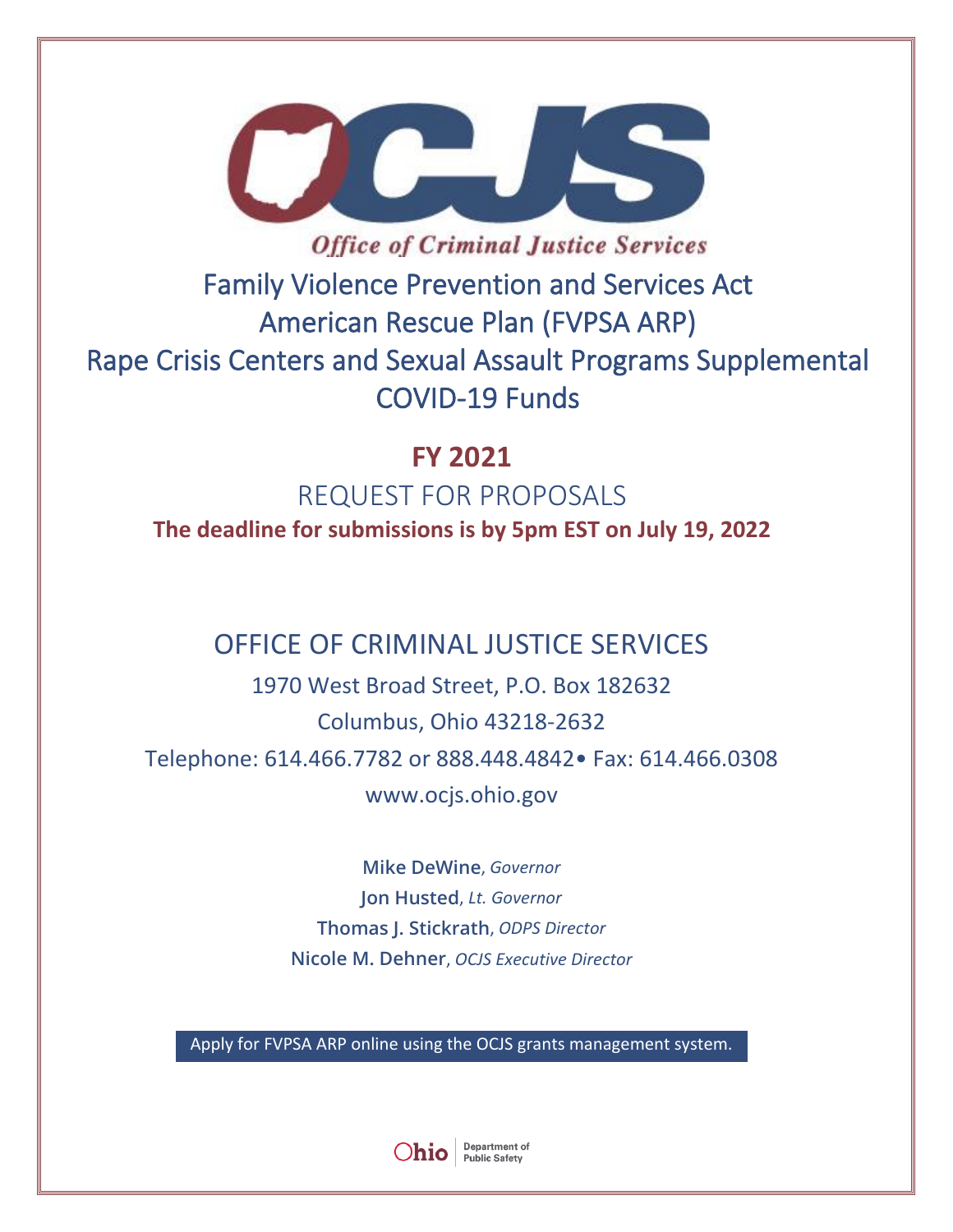

# **OFFICE OF CRIMINAL JUSTICE SERVICES**

FY 2021 FVPSA ARP Rape Crisis Centers and Sexual Assault Programs Supplemental COVID-19 Funds

# **TABLE OF CONTENTS**

| <b>OCJS AND FUNDING PROGRAM SCOPE</b>       | 3  |
|---------------------------------------------|----|
| <b>ELIGIBLE APPLICANTS</b>                  | 6  |
| <b>BIDDERS TRAINING</b>                     | 7  |
| <b>ALLOWABLE USE OF FVPSA ARP FUNDS</b>     | 7  |
| <b>EXPECTED OUTCOMES</b>                    | 8  |
| <b>WHAT TO EXPECT</b>                       | 8  |
| <b>TECHNICAL ASSISTANCE</b>                 | 8  |
| <b>REVIEW</b>                               | 8  |
| <b>AWARD NOTIFICATIONS AND EXPECTATIONS</b> | 8  |
| <b>LENGTH OF FUNDING</b>                    | 9  |
| <b>FISCAL CONSIDERATIONS</b>                | 9  |
| POST AWARD REPORTING REQUIREMENTS           | 10 |
| <b>CLIENT CONFIDENTIALITY</b>               | 10 |
| <b>VOLUNTARY SERVICES</b>                   | 10 |
| <b>DEFINITIONS</b>                          | 10 |
| PROPOSAL COMPONENTS CHECKLIST               | 13 |
| <b>FORMAT AND SUBMISSION</b>                | 13 |
| <b>PROPOSAL NARRATIVE</b>                   | 14 |
| <b>NARRATIVE</b>                            | 14 |
| <b>ORGANIZATION CAPACITY</b>                | 14 |
| <b>EXECUTIVE SUMMARY</b>                    | 16 |
| <b>BUDGET</b>                               | 16 |
| <b>UNALLOWABLE COSTS</b>                    | 16 |

The Family Violence Prevention and Services Act (FVPSA) provides the primary federal funding stream dedicated to the support of emergency shelter and supportive services for victims of domestic violence and their dependents. FVPSA is located in the Family & Youth Services Bureau (FYSB), a division of the Administration on Children, Youth and Families in the Administration for Children & Families. First authorized as part of the Child Abuse Amendments of 1984 (P.L.98-457), FVPSA has been amended eight times. It was most recently reauthorized in December 2010 for five years by the CAPTA Reauthorization Act of 2010(42 U.S.C. §§ 10401 -10414).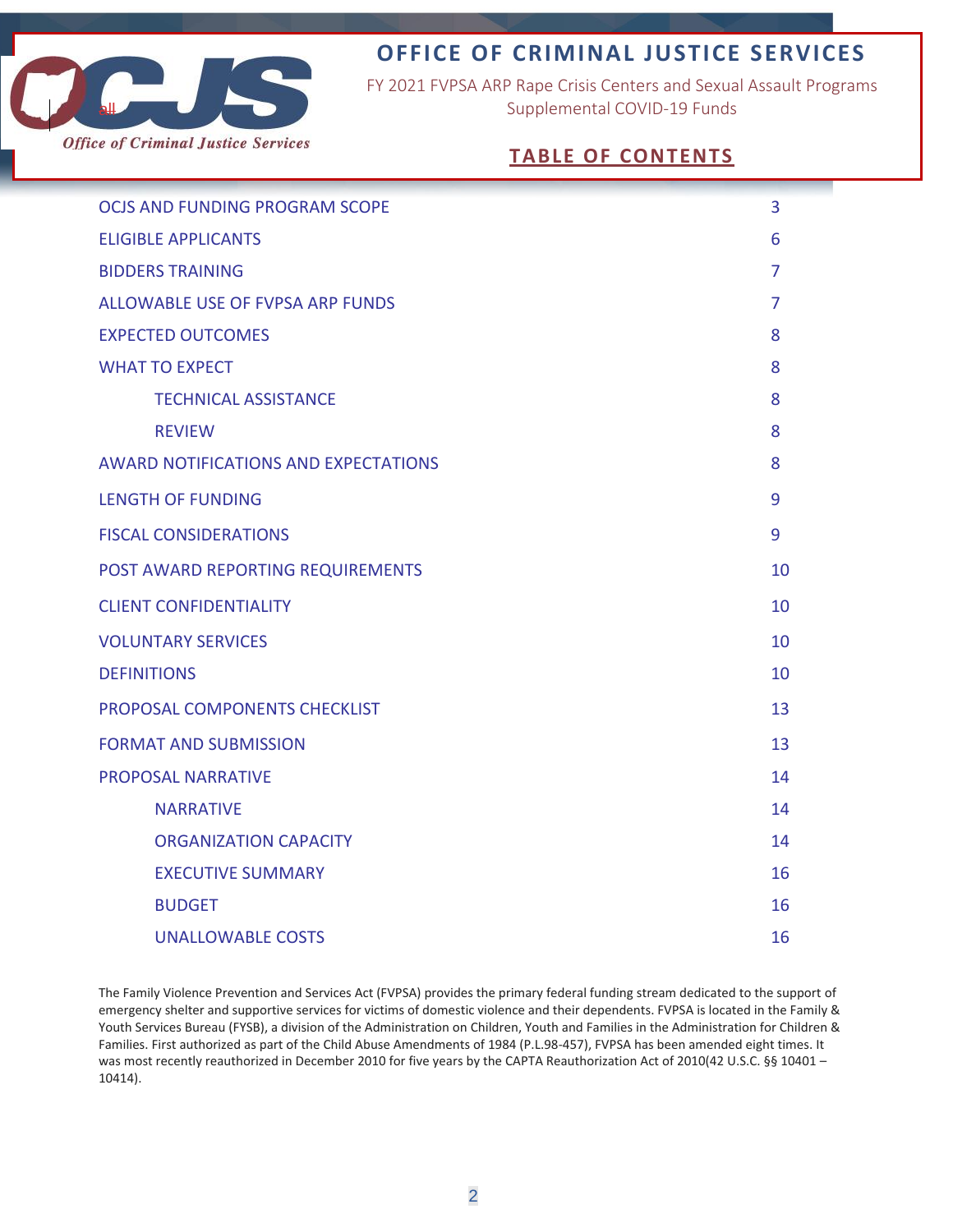## OCJS AND THE FVPSA AMERICAN RESCUE PLAN SEXUAL ASSAULT/ RAPE CRISIS SERVICES AND SUPPORTS PROGRAM

The Ohio Office of Criminal Justice Services (OCJS) is a division of the Ohio Department of Public Safety. By statute, OCJS is the lead justice planning and assistance office for the state, administering millions of dollars in state and federal criminal justice funding every year. OCJS also evaluates programs and develops technology, training, and products for criminal justice professionals and communities.

OCJS has been designated by Governor Mike DeWine to administer the FY 2021 Family Violence Prevention and Services Act (FVPSA) funds, therefore the Family & Youth Services Bureau (FYSB), a division of the Administration on Children, Youth and Families in the Administration for Children & Families designated OCJS as the state administering agency for the FVPSA American Rescue Plan (ARP) Rape Crisis Centers and Sexual Assault Programs Supplemental COVID-19 Funds.

#### PROGRAM SCOPE

The purpose of the ARP Grants to Support Survivors of Sexual Assault is to 1) assist with the transition to virtual/remote services for rape crisis centers, sexual assault programs, tribal programs, and culturally specific programs that provide crisis services, support services, and assistance to survivors of sexual assault, and 2) support the increased emergency needs of sexual assault survivors as a result of the COVID-19 public health emergency.

**Prevent** – Activities that assist sexual assault survivors by providing virtual services, supportive services, temporary housing assistance, mobile advocacy services, and supplies that will ensure survivors of sexual assault receive the care, support and services they need while reducing the exposure to and risk of contracting the COVID-19 virus.

- Perform outreach and provide education to local rape crisis centers/sexual assault programs, culturally specific programs, and tribes on strategies that reduce COVID-19 transmission, using existing materials where available. Please note that grantees are expected to use materials from federal agencies and/or local public health departments.
- Disseminate educational materials and resources to local rape crisis centers/sexual assault, culturally specific programs, and tribes on precautions to prevent, contain, or mitigate COVID-19 and other respiratory illnesses. Please note that grantees are expected to use materials from federal agencies and/or local/state public health departments.
- Provide virtual services, temporary housing options, and supportive services to survivors of sexual assault including paying for the operating, staffing, and administrative expenses of the facilities for rape crisis/sexual assault programs, culturally specific programs, and tribes;
	- $\circ$  ARP funding can be used to provide temporary refuge in conjunction with supportive services and in compliance with applicable state or tribal law or regulations, which includes:
		- Housing provision including assistance locating and securing safe and affordable permanent housing and homelessness prevention services;
		- Rental subsidies and rental assistance;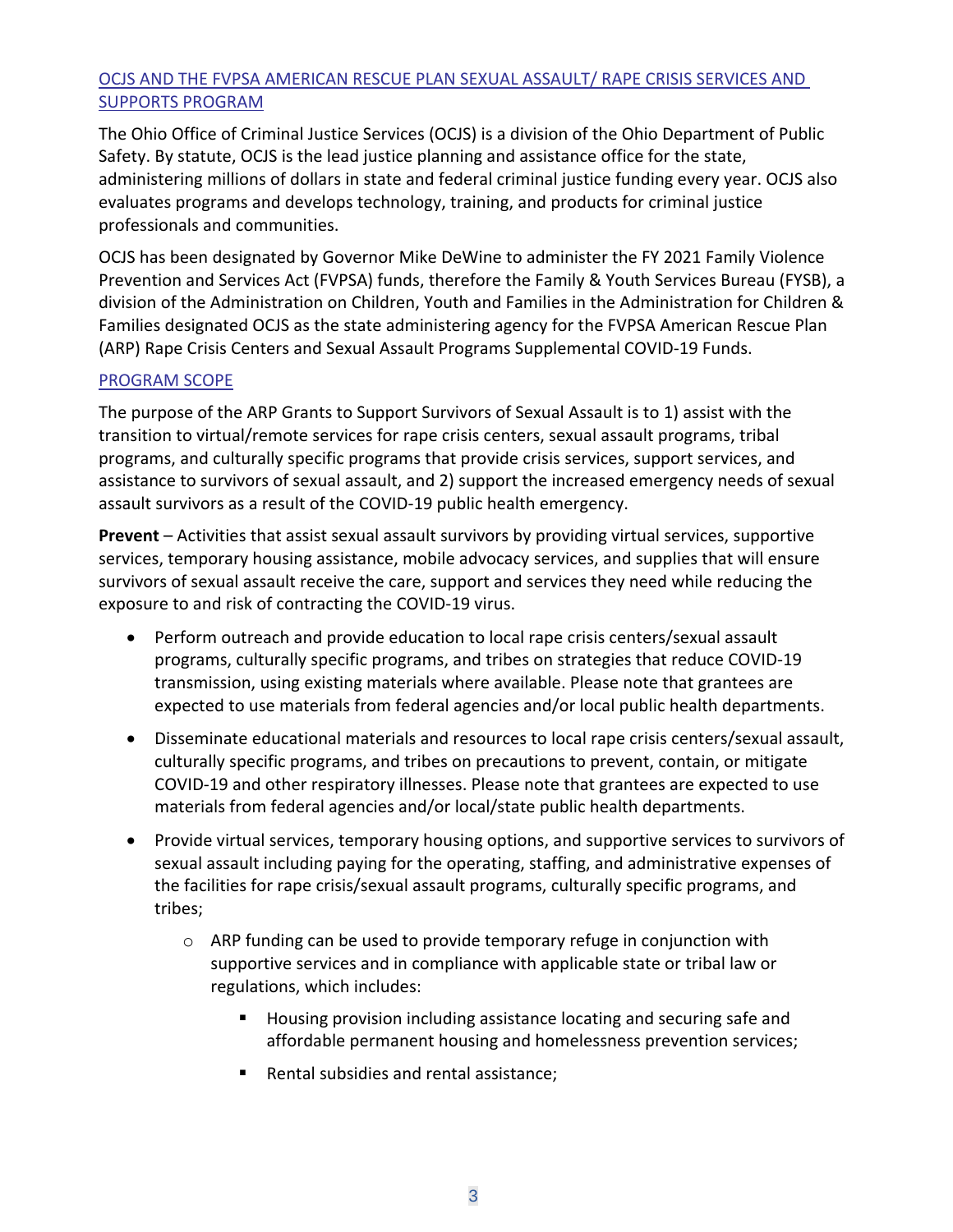- **EXECT** Temporary refuge or lodging in individual units such as apartments (which is not required to be owned, operated, or leased by the program);
- Safe homes; and
- Hotel or motel vouchers.
- Provide prevention services, including outreach to underserved populations to increase virtual access to sexual assault services and reduce the exposure to and risk of contracting the COVID-19 virus; and
- Strengthen partnerships with local and state public health authorities, local health departments, emergency services managers, health care providers, culturally specific community-based organizations, tribes, LGBTQ+ organizations, and rape crisis centers/sexual assault programs to improve emergency operations throughout the COVID-19 public health emergency.

**Prepare** – Activities and technical assistance that include assessing needs of sexual assault survivors during the COVID-19 public health emergency. Activities that provide training, information, and assistance necessary to ensure the continuity of rape crisis centers and sexual assault services. Assessing the capacity of local rape crisis centers/sexual assault programs' and tribes' emergency operation plans and plans to address the needs of survivors and reduce the exposure to and risk of contracting the COVID-19 virus. Please note that the provision of remote services, virtual services, and mobile advocacy are allowable activities for this supplemental funding.

- Assess the capacity of agencies, local rape crisis centers/sexual assault programs, culturally specific programs, and tribes to provide continuity of sexual assault services, including emergency operations plans and plans to address increasing service demands, remote services operational capacity, potential provider closures, and staff absenteeism;
- Provide training to assist agencies, local rape crisis centers/sexual assault programs, culturally specific programs, and tribes in reviewing, updating, and/or implementing emergency operations plans and plans to address increasing service demands, remote services operational capacity, potential provider closures, and staff absenteeism; and
- Provide training, information, and assistance for ensuring the continuity of local rape crisis centers/sexual assault programs, culturally specific programs, and tribal sexual assault programs to:
	- $\circ$  Support victims and survivors of sexual assault to make decisions related to their ongoing safety and well-being during the COVID-19 public health emergency;
	- o Help them maintain the capacity to provide individual and group counseling, peer support groups, and referral to community-based services to assist survivors of sexual assault, in recovery from the effects of the violence during the COVID-19 public health emergency;
	- $\circ$  Help them maintain the capacity to provide services for sexual assault survivors, including age-appropriate counseling, supportive services, and culturally relevant and linguistically appropriate services during the COVID-19 public health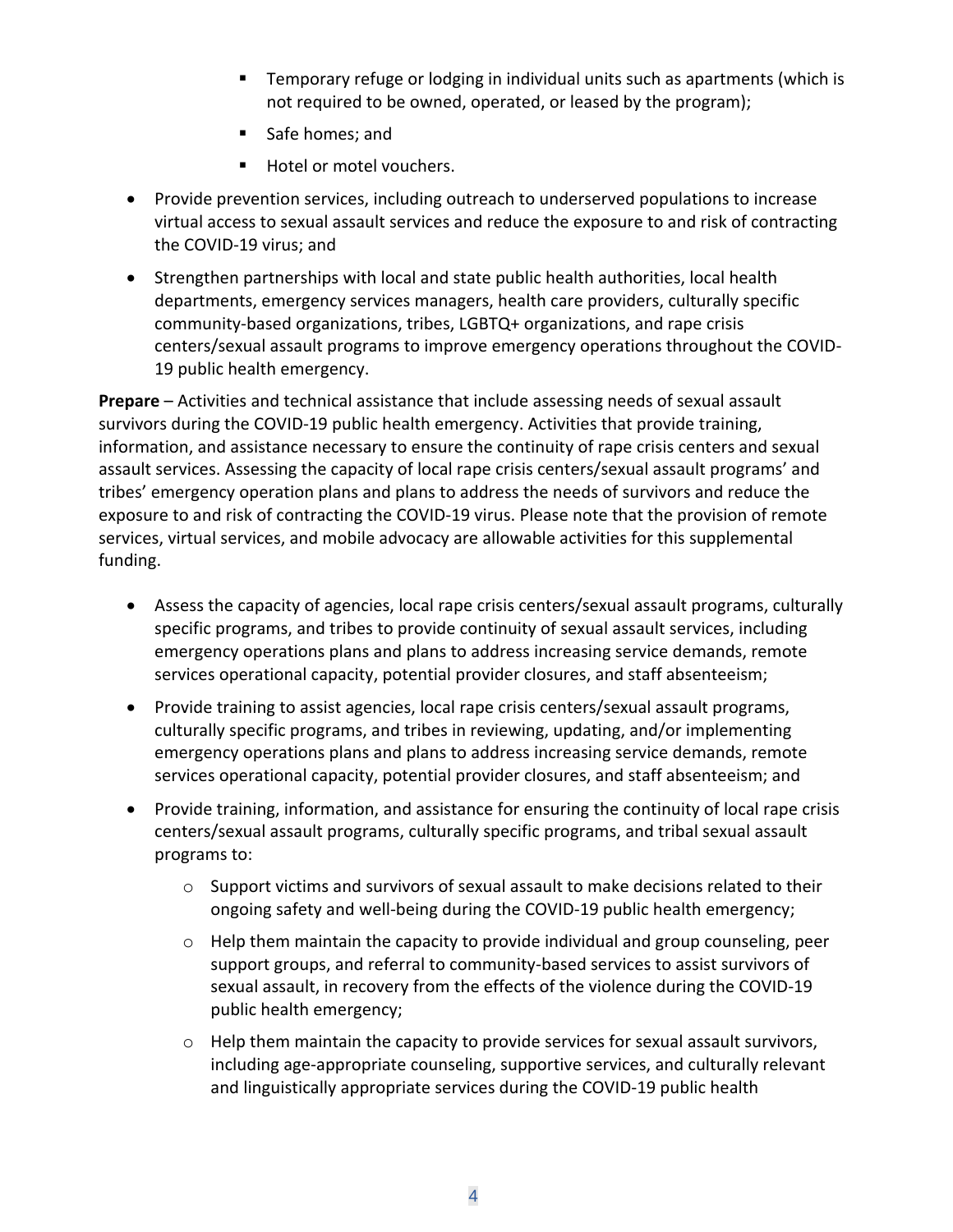emergency. Please note that the provision of remote services, virtual services, and mobile advocacy are allowable activities; and

 $\circ$  Help them maintain the capacity to provide culturally and linguistically appropriate services during COVID-19 public health emergency.

**Respond** – Activities and technical assistance for ensuring the continuity of sexual assault programs and rape crisis center services, culturally specific programs, and tribal programs during the COVID-19 public health emergency, which includes responding to issues such as adapting to fluctuating needs and changing circumstances. *Please note that staffing enhancements, workforce supports, and workforce capacity building are allowable activities*.

- Provide services, training, technical assistance, and outreach to increase access to sexual assault supports and increase the accessibility of rape crisis and sexual assault services;
- Provide advocacy, case management services, and information and referral services concerning issues related to sexual assault services, including—

(i) Assistance in accessing related federal and state financial assistance programs;

(ii) Legal advocacy to assist victims and their dependents;

(iii) Medical advocacy, including provision of referrals for appropriate health care services (including mental health, alcohol, and drug abuse treatment), but which shall not include reimbursement for any health care services;

(iv) Assistance locating and securing safe and affordable permanent housing and homelessness prevention services;

(v) Provision of transportation, childcare, respite care, job training and employment services, financial literacy services and education, financial planning, and related economic empowerment services; and

(vi) Parenting and other educational services for victims and their dependents.

- Provide direct crisis intervention services, including counseling, mobile advocacy, telehealth, peer support, and in-person assistance. Mobile advocacy allows for advocates to work out in the community in order to support sexual assault survivors wherever it is safe and convenient for the survivor.
- Fund staffing increases, workforce supports for employees/advocates, and workforce capacity building and any related costs to retain, reward, or recruit staff to ensure the continuity of sexual assault and rape crisis center services for sexual assault survivors and their dependents.

# **Workforce Expansions, Capacity Building, and Supports**

The ARP Grants to Support Survivors of Sexual Assault can be used for workforce-related expansions and supports, or to reimburse subrecipients or contractors for such costs and for costs that include but are not limited to:

• Planning for implementation of sexual assault services, COVID-19 mitigation strategies; implementation of mobile advocacy services; language access planning, or virtual/remote services implementation;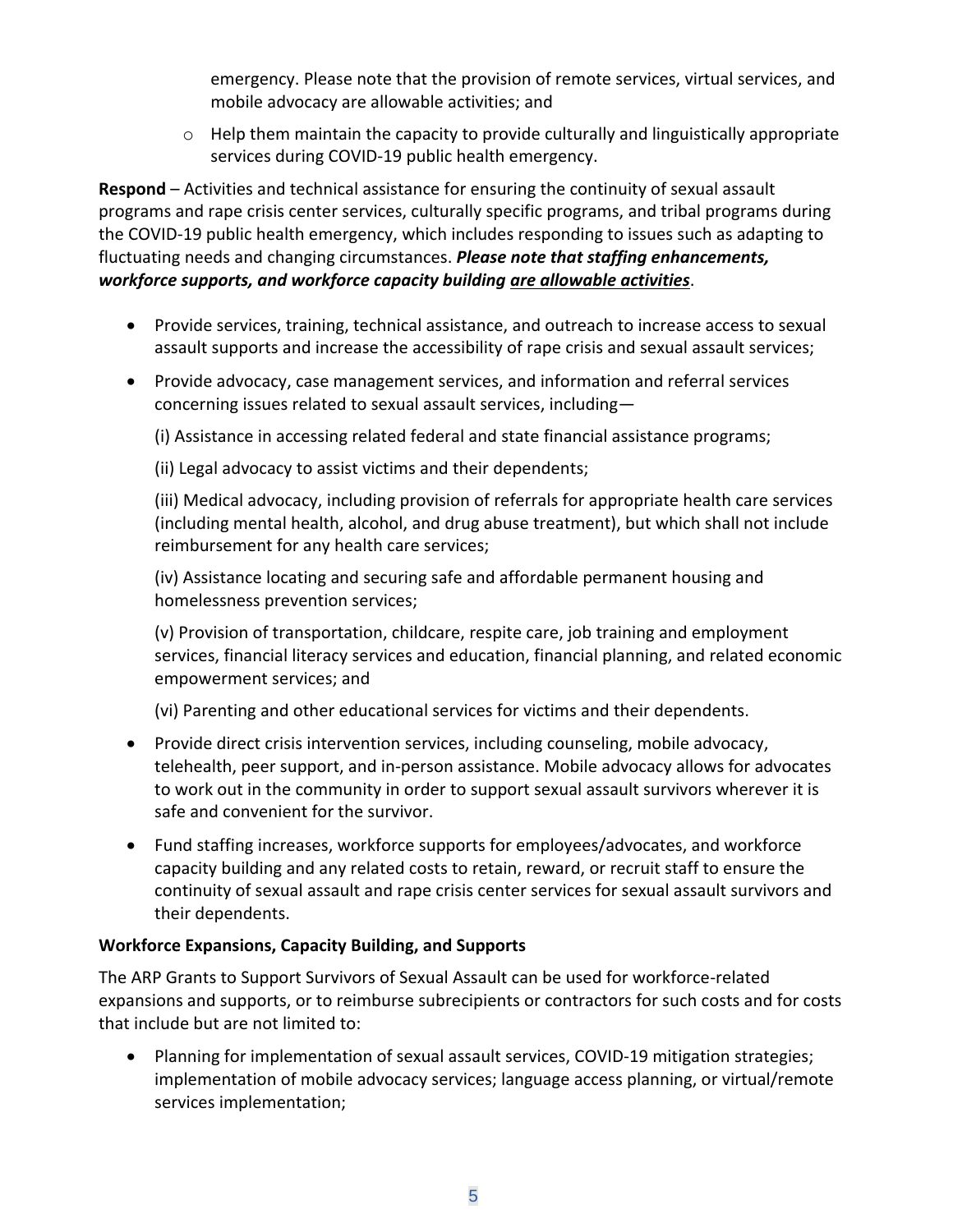- Training providers and staff on COVID-19 mitigation activities; implementation of mobile advocacy services; or virtual/remote services implementation;
- Hiring providers and staff to deliver sexual assault services; COVID-19 mitigation strategies; implementation of mobile advocacy services; or virtual/remote services implementation;
- Reporting data to HHS on sexual assault services; COVID-19 mitigation strategies; implementation of mobile advocacy services; or virtual/remote services implementation; and
- Expenses to secure and maintain adequate personnel to deliver sexual assault services; COVID-19 mitigation strategies; implementation of mobile advocacy services; or virtual/remote services implementation may be considered allowable costs under applicable HHS regulations if the activity generating the expense and/or the expenses are necessary to secure and maintain adequate personnel, please review HHS regulations 45 CFR § part 75 "Uniform Administrative Requirements, Cost Principles, and Audit Requirements for HHS Awards," Subpart E—Cost Principles, [45 CFR part 75.](https://www.ecfr.gov/current/title-45/subtitle-A/subchapter-A/part-75/subpart-E?toc=1) These requirements apply to the FVPSA recipient and any subrecipients. Please thoroughly review these regulations before developing your proposed budget. Such expenses may include:
	- o Hiring bonuses and retention payments,
	- o Childcare,
	- o Transportation subsidies, and
	- o Other fringe or personal benefits authorized by HHS regulations

The purpose of these allowable workforce capacity building expenses is to ensure the continuity of sexual assault services in local communities and for tribes by allowing supplement funding to be used to sustain an advocacy workforce to prevent, prepare for, and respond to the needs of sexual assault survivors impacted by the COVID-19 public health emergency. A sustainable workforce is needed to operate remote/virtual services for survivors; to implement mobile advocacy services for survivors sheltered throughout local communities; and to coordinate the COVID-19 mitigation strategies for each local program to keep families healthy and safe during this difficult time.

#### ELIGIBLE APPLICANTS

All FVPSA ARP applicants must have an organization, or subrecipient<sup>1</sup>, that will serve as the fiduciary agent and assume overall responsibility for the grant. Eligible subrecipients include:

- 1. Private, nonprofit associations
- 2. State agencies, state-supported universities, or
- 3. A unit of local government or council of governments. A unit of local government has legislative autonomy, jurisdiction and authority to act in certain circumstances. Units of government include a city, county, township or village. If two or more organizations jointly apply, they must designate one body to take the lead role and identify that agency's fiscal officer. .

<sup>&</sup>lt;sup>1</sup> The terms Grantee/Recipient and Subgrantee/Subrecipient are used interchangeably throughout this document.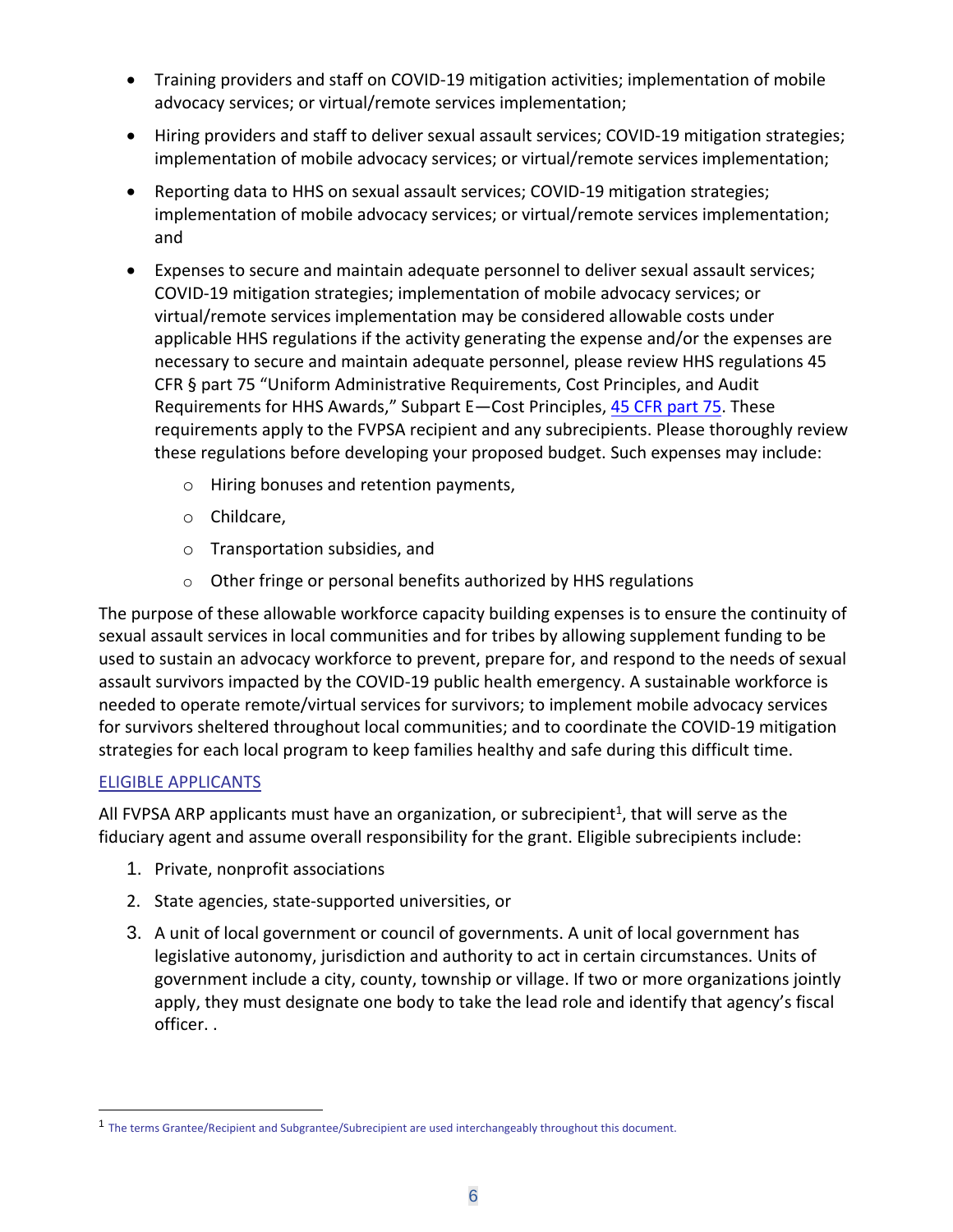#### **Distribution of FVPSA ARP funds:**

**The state will emphasize the support of effective community-based projects that are carried out by private, nonprofit organizations, whose primary purpose is to provide direct intervention and related assistance to victims of sexual assault inclusive of, but not limited to rape crisis centers, sexual assault programs, tribal programs, culturally specific programs, LGBTQ+ organizations, and such programs within underserved communities.** 

#### BIDDERS TRAINING

**A voluntary Bidders Training webinar** will take place **June 22, 2022 at 10am**. The training will provide information helpful for both the application preparation and review process. Please visit https://attendee.gotowebinar.com/register/8626908293087072784 to complete the registration.

#### **For any additional questions contact OCJS at 614.466.7782 or email Jacquetta Al-Mubaslat at [JAL-Mubaslat@dps.ohio.gov.](mailto:JAL-Mubaslat@dps.ohio.gov)**

#### ALLOWABLE USE OF FUNDS

This list is not exhaustive, as there may be other allowable uses of funds consistent with the operation of virtual services and meeting the emergency needs of sexual assault survivors in response to the COVID-19 public health emergency.

- $\triangleright$  Funds may be used to increase the workforce or sustain the current workforce needed to safely staff and operate rape crisis centers and sexual assault programs during the COVID-19 public health emergency (refer to page 5 *Workforce Expansions, Capacity Building, and Supports*).
- $\triangleright$  Virtual/remote services costs to include: text and web chat systems; purchasing equipment; software; installation costs; technical supports and contracts.
- $\triangleright$  Emergency and immediate shelter; temporary refuge or lodging in individual units such as apartments (not required to be owned, operated or leased by the program); safe homes.
- $\triangleright$  Operational costs to include utilities, rental costs and supplies for the rape crisis centers and sexual assault programs.
- ➢ Victim Assistance supports such as:
	- o Locating and securing safe and affordable permanent housing and homelessness prevention services (While Rental subsidies are included in the definition, per [42](https://www.govinfo.gov/content/pkg/USCODE-2017-title42/pdf/USCODE-2017-title42-chap110.pdf)  [U.S.C. § 10408\(d\),](https://www.govinfo.gov/content/pkg/USCODE-2017-title42/pdf/USCODE-2017-title42-chap110.pdf) FVPSA funds may not be used as a direct payment to any victim, thus the program would have to pay the cost of rent directly to the landlord. OCJS funds cannot be used in support of security deposits);
	- o Clothing,
	- o Food and toiletries,
	- o Personal Protection Equipment (PPE) etc.
	- o Transportation (Excludes vehicle purchases and leases).
	- $\circ$  Childcare, respite care, job training and employment services, financial literacy services and education, financial planning, and related economic empowerment services.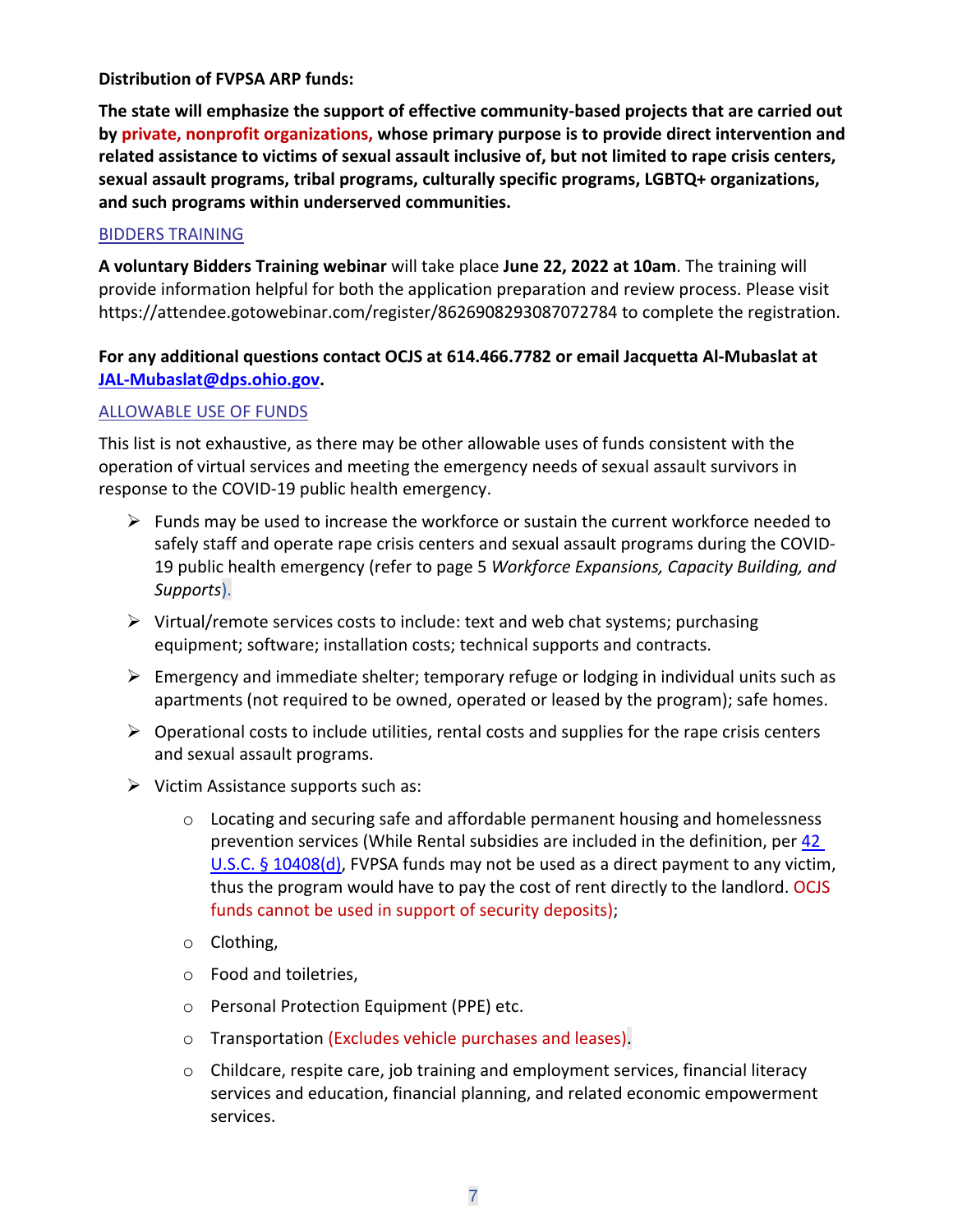- $\triangleright$  Training, technical assistance and prevention, and outreach to increase awareness of sexual assault services and culturally specific services.
- ➢ Culturally specific and linguistically appropriate services to include language access and supports.
- $\triangleright$  Advocacy, case management services and information and referral services.
- $\triangleright$  Individual and group counseling and peer support groups.
- $\triangleright$  Services for children and youth.

## EXPECTED OUTCOMES

- Safe voluntary access to virtual/remote and in-person services.
- Meaningful partnerships between sexual violence programs and health care providers.
- Increased usage of mobile advocacy services for survivors.
- Reduced burden for sexual assault programs that do not have resources and staff to support COVID-19 mitigation.
- Increased access to health, wellbeing, and behavioral health supports for survivors and children.
- Enhanced supportive services for survivors that are safe and accessible where they need them most.

# WHAT TO EXPECT

**Technical Assistance.** For technical assistance on the narrative and budget pieces of the FVPSA ARP application, email Jacquetta Al-Mubaslat at [JAL-Mubaslat@dps.ohio.gov.](mailto:JAL-Mubaslat@dps.ohio.gov)

For technical assistance with [www.ocjsgrants.com,](http://www.ocjsgrants.com/) please contact your grant coordinator by email. You can find your OCJS Regional Contact here: [www.ocjs.ohio.gov/grants.stm;](http://www.ocjs.ohio.gov/grants.stm) **emails are recommended for a quicker response.** 

**Review.** OCJS staff will review proposals and will ensure that project budget costs are allowable and directly relate to the program. The OCJS Executive Director makes final funding recommendations and the Director of the Ohio Department of Public Safety approves them.

# AWARD NOTIFICATIONS AND EXPECTATIONS

Projects will be notified and required to complete all forms and pre-award conditions electronically through the **Online Grants Management System**. Forms and assurances included with pre-award conditions include, but are not limited to:

- Equal Employment Opportunity Certification Form
- Civil Rights and EEOP Questions Part 1 Form
- Standard Assurances Form (including [conflicts of interest\)](https://ocjs.ohio.gov/links/ocjs_StandardAssurances.pdf)
- Special Conditions Form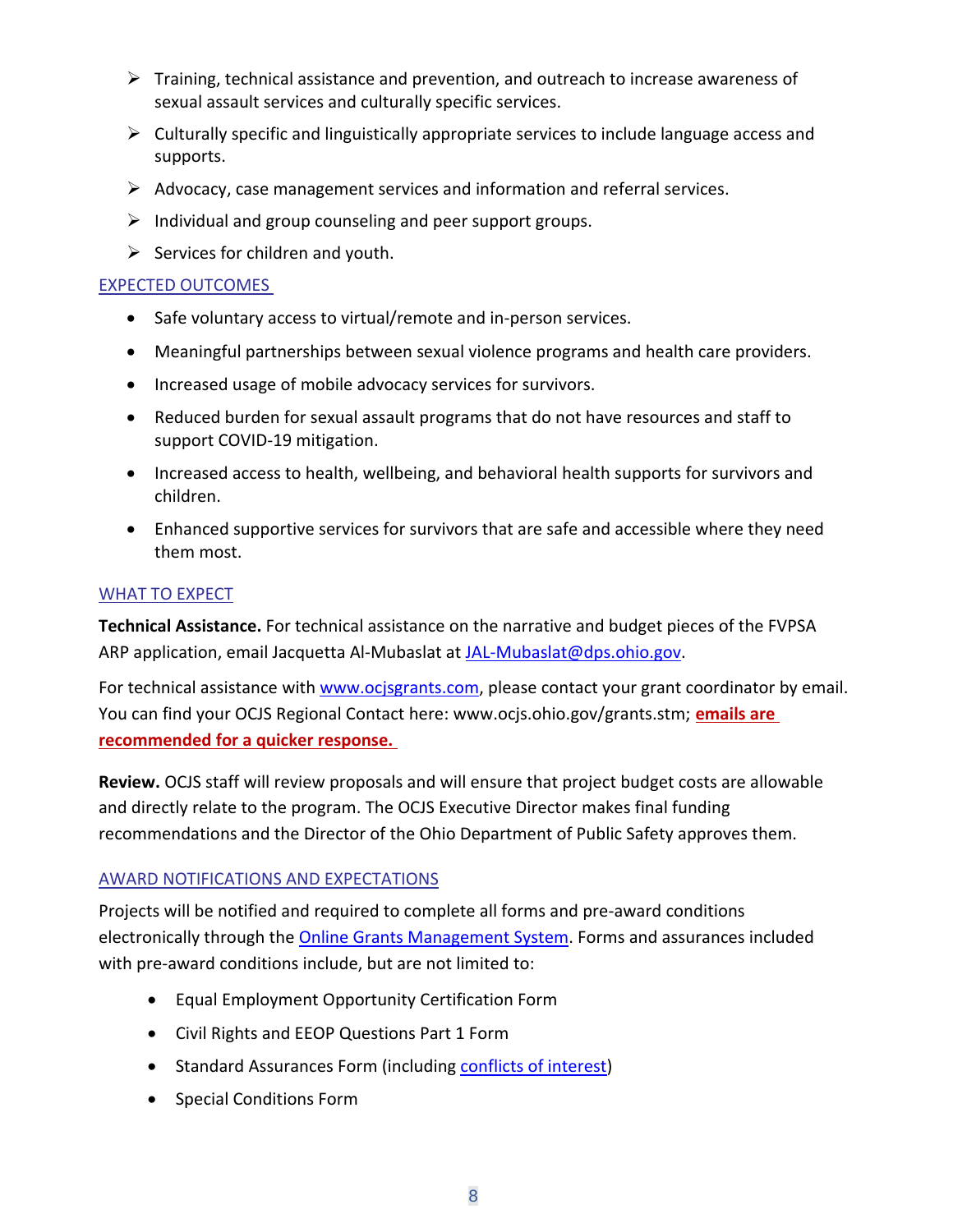- Fidelity/Surety Bond (Note: only applicable for non-profit applicants)
- Proof of Tax-Exempt Status (Note: only applicable for non-profit applicants)
- Registration in the System for Award Management (www.sam.gov[/www.sam.gov/SAM/\)](https://www.sam.gov/SAM/).

In addition to the above requirements and this Request for Proposal, all subrecipients are bound by the [Federal Subgrant Conditions Handbook.](https://www.ocjs.ohio.gov/Standard_Fed_Subgrant_Conditions.pdf) Please note: the FVPSA ARP grant is a reimbursement grant. Projects will submit Quarterly Subgrant Reports through the online grants management system to request reimbursement for grant expenses. Reimbursements are contingent on meeting the requirements of the grant including but not limited to performance reporting requirements as described in the Pre-Award Conditions.

#### LENGTH OF FUNDING

Applicants may apply for 24 months of funding, operating from July 1, 2022 to June 30, 2024.

#### FISCAL CONSIDERATIONS

- Qualified Rape Crisis Centers are encouraged to apply for at least \$90,000.00. Qualified Rape Crisis Centers have met the Ohio Alliance to End Sexual Violence's (OAESV) *[Core Standards for](https://oaesv.org/wp-content/uploads/2021/04/oaesv-core-standards-for-rape-crisis-programs-in-ohio-2016.pdf)  [Rape Crisis Programs in Ohio.](https://oaesv.org/wp-content/uploads/2021/04/oaesv-core-standards-for-rape-crisis-programs-in-ohio-2016.pdf)*
- Sexual Assault Programs not identified as qualified Rape Crisis Centers by the Ohio Alliance to End Sexual Violence are eligible to apply. There is no funding cap, however applicants are expected to submit funding requests that reflect **realistic** and **allowable** project costs that can be expended during the July 1, 2022 to June 30, 2024 project period. The number of applications received and the availability of funds are a few of the factors that influence the number and size of awards.
- All budget items must be related to the impact of COVID-19 and to ensure the continuity of sexual assault services; and provide supportive services for sexual assault survivors impacted by the COVID-19 virus.
- There is not a match requirement for this award. Please leave this section of the budget blank.
- Lodging and meal per diem rates cannot exceed the rates set by the federal Government Services Administration. The rates can be found at [https://www.gsa.gov/travel/plan](https://www.gsa.gov/travel/plan-book/per-diem-rates)[book/per-diem-rates.](https://www.gsa.gov/travel/plan-book/per-diem-rates)
- Mileage rates cannot exceed the rates set by Ohio Budget Management. These rate can be found at [https://obm.ohio.gov/wps/portal/gov/obm/areas-of-interest/agency](https://obm.ohio.gov/wps/portal/gov/obm/areas-of-interest/agency-overview/obm-travel-rule/obm-travel-rule)[overview/obm-travel-rule/obm-travel-rule.](https://obm.ohio.gov/wps/portal/gov/obm/areas-of-interest/agency-overview/obm-travel-rule/obm-travel-rule)
- OCJS Fiscal Definitions [https://www.ocjs.ohio.gov/grants.stm#gsc.tab=0.](https://www.ocjs.ohio.gov/grants.stm#gsc.tab=0)
- **External Audit or Financial Report applicants are required to upload a copy of the** organization's most recent external audit or most recent financial report to the Attachment Upload section of the application. This allows OCJS to ensure requirements are met for 2 C.F.R. § 200.331(f). Single Audit Act Amendment of 1996, and the OMB Circular A-133.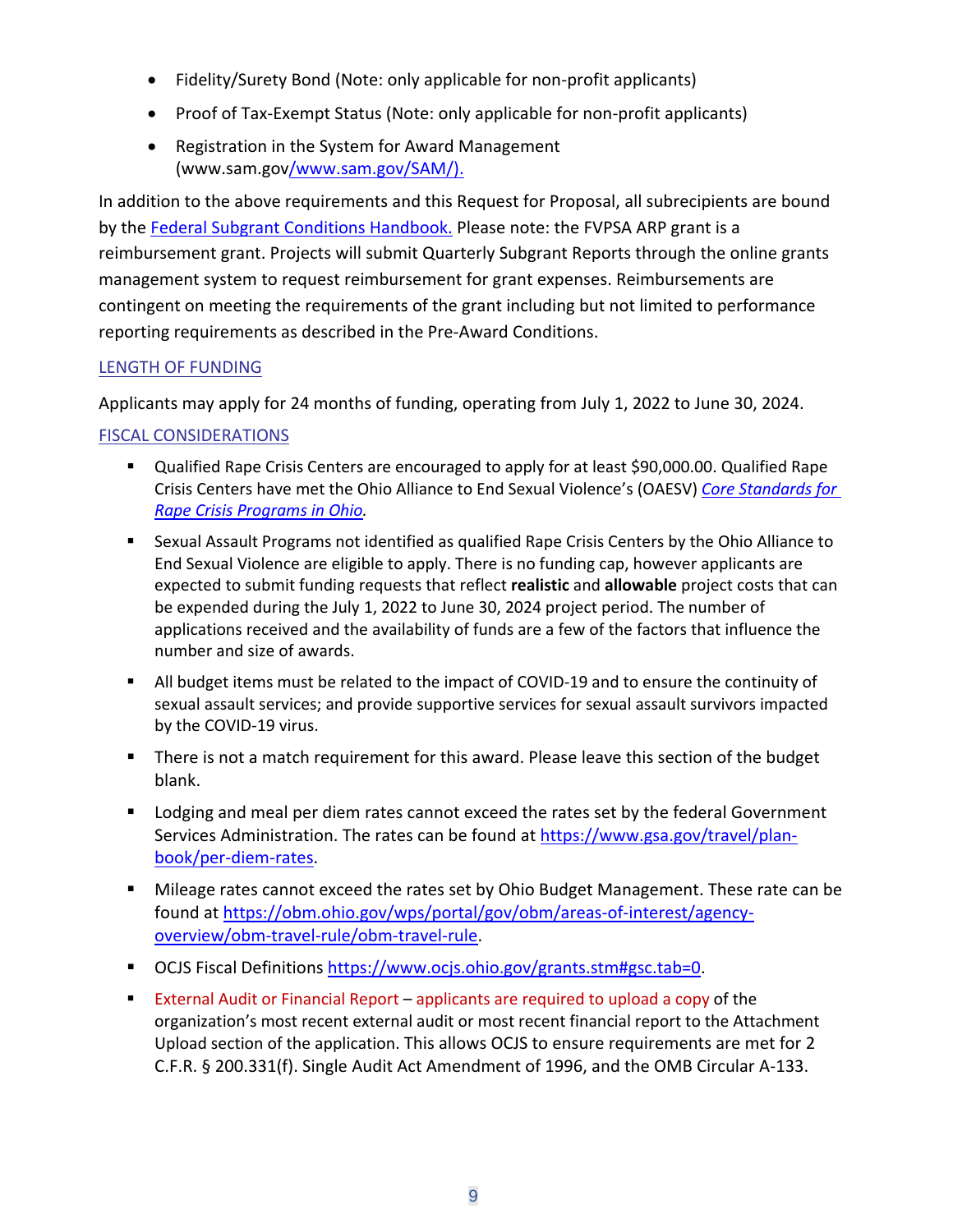#### POST AWARD REPORTING REQUIREMENTS

# **All FVPSA ARP subrecipients are required to submit progress reports. OCJS will provide updated reporting requirements during the pre-award conditions process.**

# CLIENT CONFIDENTIALITY

In order to ensure the safety of adult, youth, and child victims of sexual assault, domestic violence, and dating violence, and their families, FVPSA-funded programs must establish and implement policies and protocols for maintaining the confidentiality of records pertaining to any individual provided with services.

FVPSA-funded programs cannot disclose any personal identifiable information (PII) collected in connection with services; reveal PII without informed, written, reasonably time-limited consent; or require a victim to provide consent as a condition of eligibility for services (45 CFR 1370.4(a)(1 – 3)). Additionally, consent to release PII shall be given by an unemancipated minor and the minor's parent or

guardian, or in the case of an individual with a guardian, it shall be given by the individual's guardian (45 CFR 1370.4 (b)). In the annual Performance Progress Report (PPR) for FVPSA-funded states and tribes, states must collect unduplicated data from each subrecipient, if applicable, and each subrecipient may only share non-PII data, in aggregate, regarding services to their clients in order to comply with federal, state, or tribal reporting, evaluation, or data collection requirements (42 U.S.C. § 10406(c)(5)(D)(i)). Client-level data shall not be shared with a third party, regardless of encryption, hashing, or other data security measures, without a written, time-limited release as described in 42 U.S.C. § 10406(c)(5). This includes the prohibition of subrecipients sharing clientlevel data with the state for data collection or monitoring purposes.

#### VOLUNTARY SERVICES

Receipt of supportive services under FVPSA will be voluntary. No condition will be applied for the receipt

# DEFINITIONS

- **EXALUA Assault** The term 'sexual assault' means any nonconsensual sexual act proscribed by Federal, tribal, or State law, including when the victim lacks capacity to consent.
- **Rape Crisis Center -** The FVPSA Program authorizes for the ARP Grants to Support Survivors of Sexual Assault to be allocated in accordance with the Violence Against Women Act (VAWA). The term "rape crisis center" means a nonprofit, nongovernmental, or tribal organization, or governmental entity in a state other than a territory that provides intervention and related assistance to victims of sexual assault without regard to their age. In the case of a governmental entity, the entity may not be part of the criminal justice system (such as a law enforcement agency) and must be able to offer a comparable level of confidentiality as a nonprofit entity that provides similar victim services. See 34 U.S.C. § 12291(a)(25). Pursuant to 34 U.S.C. § 12511(b)(2)(C), intervention and related assistance may include:
	- 1. 24-hour hotline services providing crisis intervention services and referral.
	- 2. Accompaniment and advocacy through medical, criminal justice, and social support systems, including medical facilities, police, and court proceedings.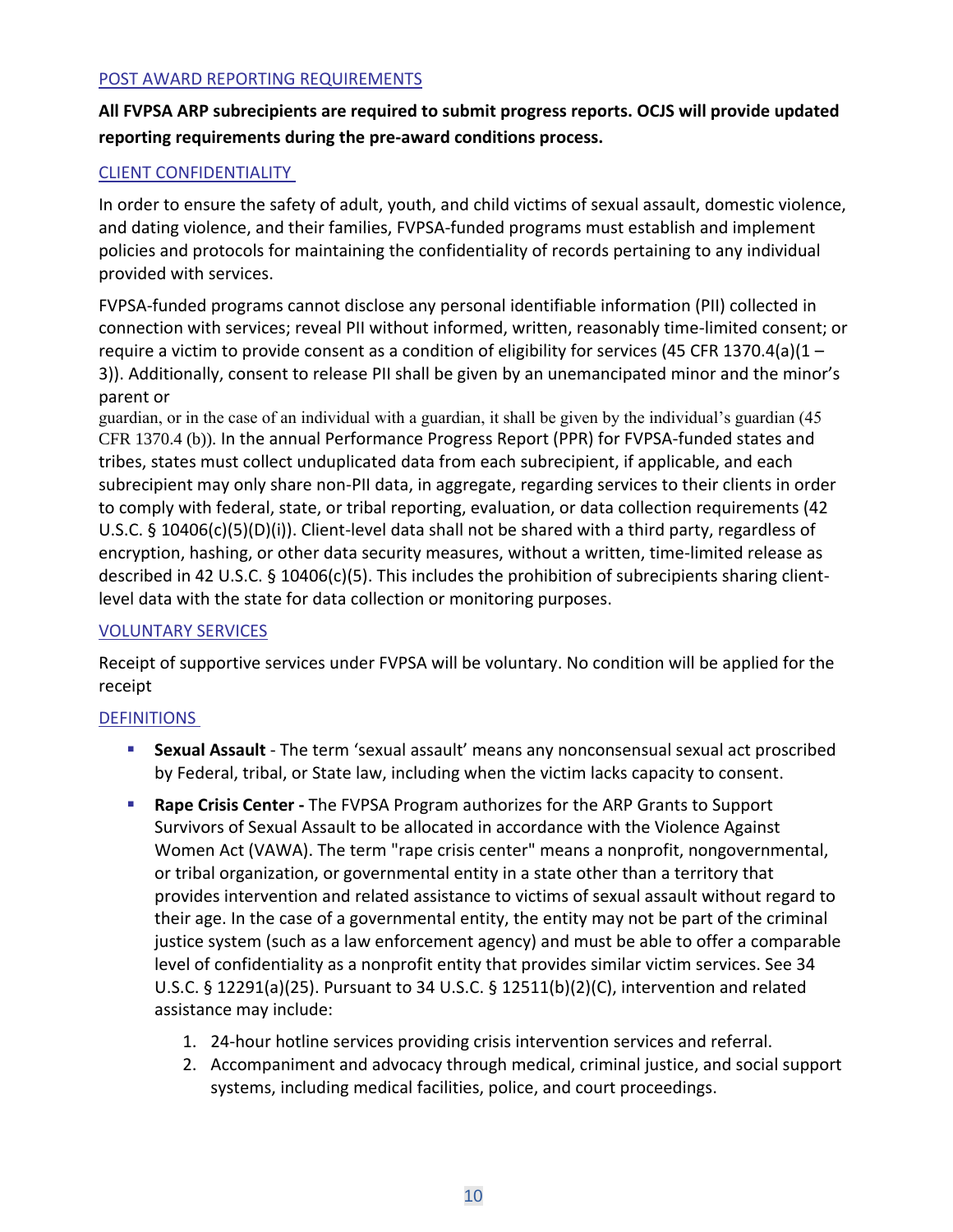- 3. Crisis intervention, short-term individual and group support services, and comprehensive service coordination and supervision to assist sexual assault victims and family or household members.
- 4. Information and referral to assist the sexual assault victim and family or household members.
- 5. Community-based, culturally specific services and support mechanisms, including outreach activities for underserved communities.
- 6. Development and distribution of materials on issues related to the services described in numbers 1 through 5 above.
- **Supportive Services** For the purposes of this supplemental funding, supportive services are defined as services for adult and youth victims of family violence, domestic violence, dating violence, and sexual assault and their dependents that are designed to meet the needs of such victims and their dependents for short-term, transitional, or long-term safety and recovery. Supportive services include, but are not limited to: direct and/or referralbased advocacy on behalf of victims and their dependents, counseling, case management, employment services, referrals, transportation services, legal advocacy or assistance, child care services, health, behavioral health and preventive health services, culturally and linguistically appropriate services, and other services that assist victims or their dependents in recovering from the effects of the violence  $(45$  CFR § 1370.2).
- **Culturally Specific Services** The term 'culturally specific services' means community-based services that include culturally relevant and linguistically specific services and resources to culturally specific communities.
- **Underserved Communities** For purposes of this supplemental funding, "underserved population," "underserved communities," or "people who have been historically underserved" should be read to be consistent with FVPSA statutory and regulatory definitions at 42 U.S. Code § 10402 (14) and 45 CFR part 1370.2). For reference, the definition at [45 CFR part 1370.2](https://www.ecfr.gov/current/title-45/subtitle-B/chapter-XIII/subchapter-H/part-1370/subpart-A/section-1370.2) is given here: "Underserved populations means populations who face barriers in accessing and using victim services, and includes populations underserved because of geographic location, religion, sexual orientation, gender identity, underserved racial and ethnic populations, and populations underserved because of special needs including language barriers, disabilities, immigration status, and age. Individuals with criminal histories due to victimization and individuals with substance use disorders and mental health issues are also included in this definition. The reference to racial and ethnic populations is primarily directed toward racial and ethnic minority groups (as defined in section 1707(g) of the Public Health Service Act (42 U.S.C. 300(u–6)(g)), which means American Indians (including Alaska Natives, Eskimos, and Aleuts); Asian American; Native Hawaiians and other Pacific Islanders; Blacks; and Hispanics. The term ''Hispanic'' or ''Latino'' means individuals whose origin is Mexican, Puerto Rican, Cuban, Central or South American, or any other Spanish speaking country. This underserved populations definition also includes other population categories determined by the Secretary [of Health and Human Services] or the Secretary's designee to be underserved."
- **Personally Identifying Information** Individually identifying information for or about an individual, including information likely to disclose the location of a victim of domestic violence, dating violence, sexual assault, or stalking, regardless of whether the information is encoded, encrypted, hashed, or otherwise protected. Personally identifying information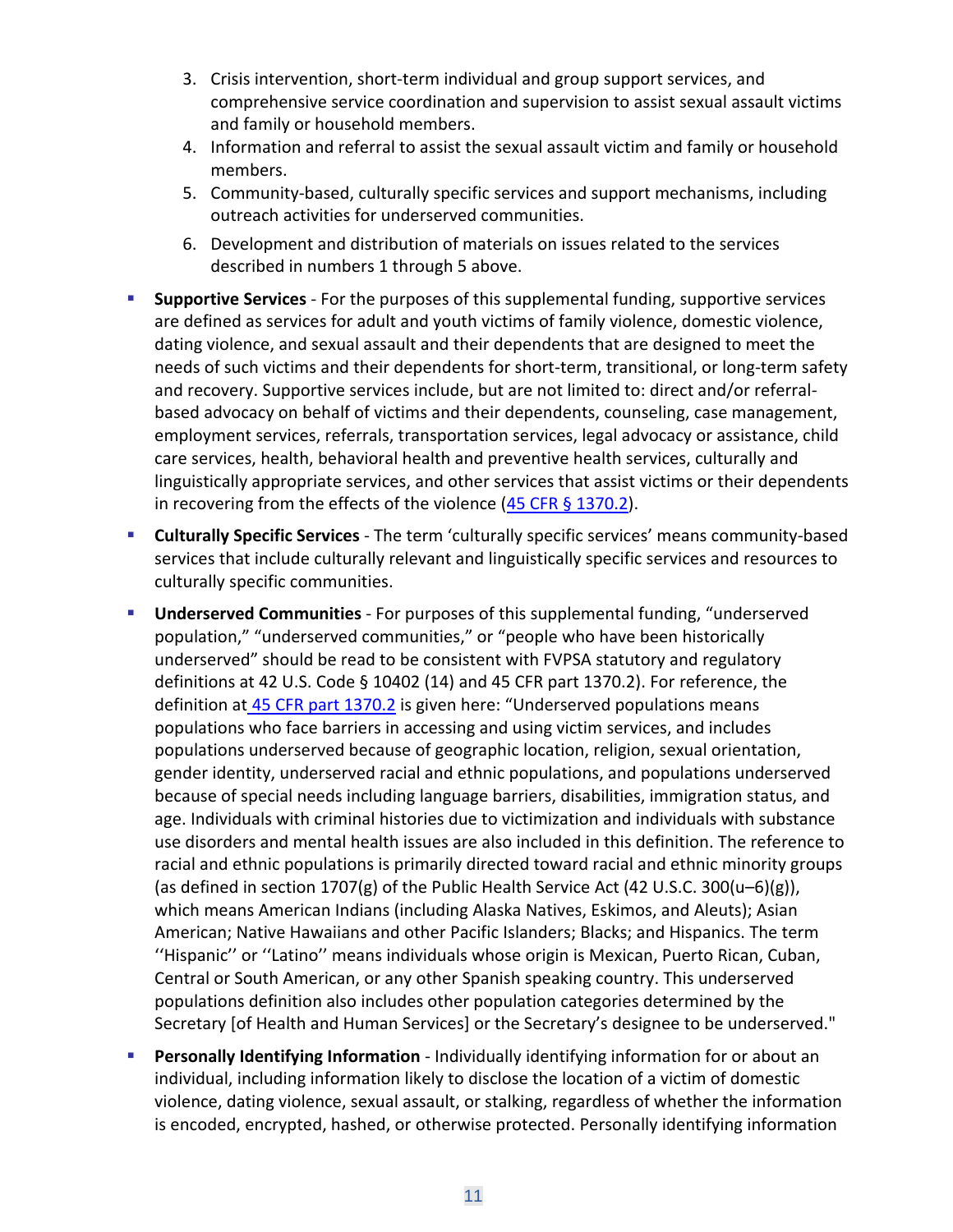includes a first and last name; a home or other physical address; contact information (including a postal, e-mail, or Internet protocol address, or telephone or facsimile number); a social security number, driver's license number, passport number, or student identification number; and any other information, including date of birth, racial or ethnic background, or religious affiliation, that would serve to identify any individual (45 CFR § 1370.2).

▪ **Virtual Services** - The use of electronic devices, such as computers, tablets, and smartphones, to provide services for survivors through a secure platform. These services will enable domestic violence and sexual violence programs to support survivors and their children via an internet connection, web portal, and two-way live video platforms, [https://telehealthresourcecenter.org/.](https://telehealthresourcecenter.org/)

# **THIS SECTION INTENTIONALLY BLANK**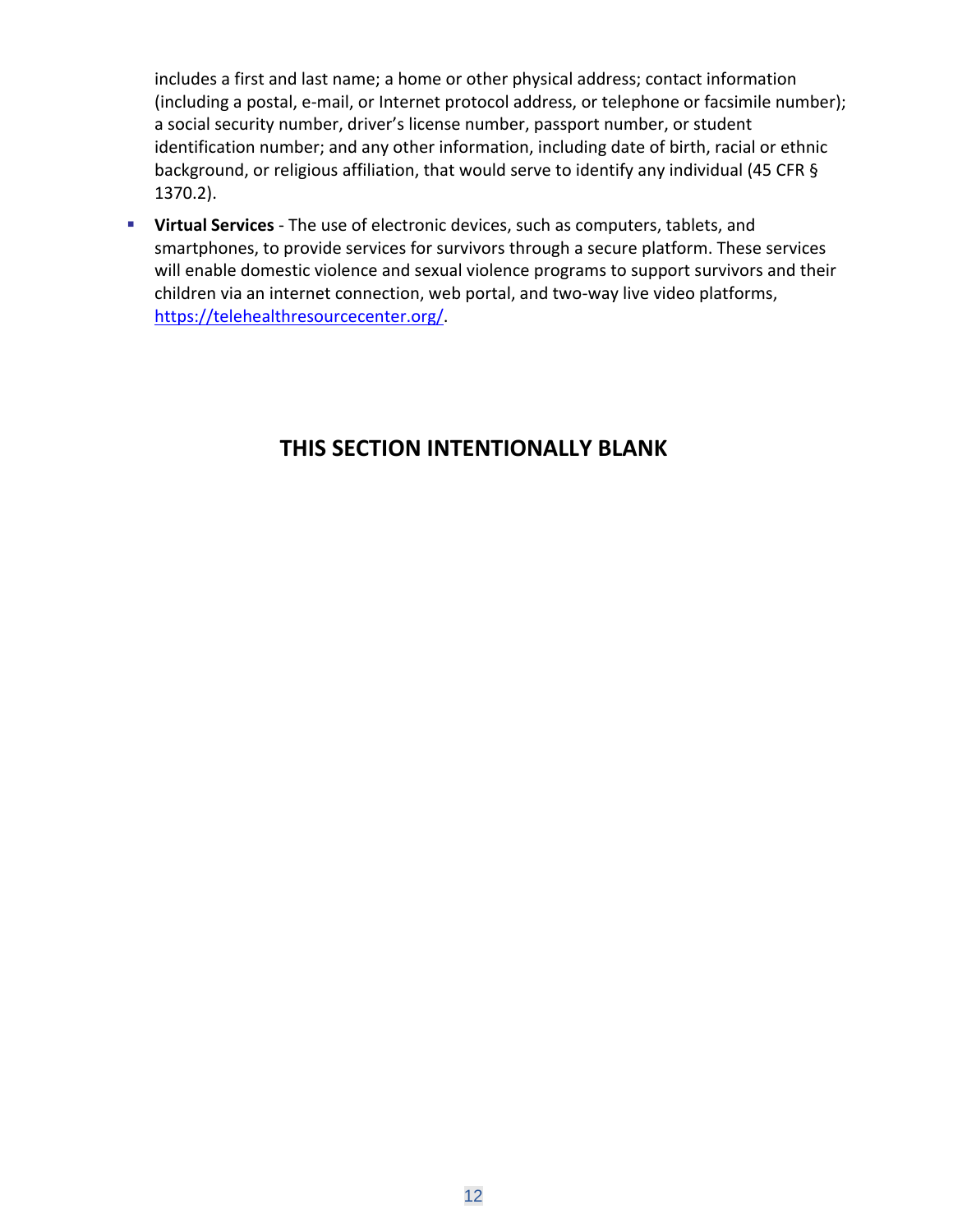#### PROPOSAL COMPONENTS CHECKLIST

**ALL components within each section of the RFP must be addressed and clearly described**. Use the following as a checklist to ensure all required components are addressed. Read the entire FY 2021 FVPSA ARP Rape Crisis Centers and Sexual Assault Programs Supplemental COVID-19 Funds RFP before completing and submitting proposals.

- ❑ **Title Page (applicants must indicate whether they are applying as a Rape Crisis Center or as a Sexual Assault Program)**
- ❑ **Program Area**
- ❑ **Narrative**
- ❑ **Organization Capacity**
- ❑ **Attachment Upload**
	- ❑ **Rape Crisis Certification (Qualified Rape Crisis Centers Only)**
	- ❑ **External Audit or Financial Report (All Applicants)**
- ❑ **Executive Summary**
- ❑ **Budget**

#### FORMAT AND SUBMISSION

- ❑ Applications are submitted online through the OCJS Grants Management System. New applicants must first register in the online system at [www.ocjsgrants.com.](http://www.ocjsgrants.com/) Applicants that have previously used the system may use their existing account. It is recommended that new applicants register at least two weeks prior to the application deadline to ensure access to the online application.
- ❑ Deadline for submission is by 5 p.m. EST July 19, 2022. *OCJS will not review late applications or consider them for funding***.**

**IMPORTANT: Applications must be in the APPLICATION SUBMITTED STATUS in the OCJS Grants Management System to be considered for funding.**

For technical assistance on application components please email Jacquetta Al-Mubaslat at [JAL-](mailto:JAL-Mubaslat@dps.ohio.gov)[Mubaslat@dps.ohio.gov.](mailto:JAL-Mubaslat@dps.ohio.gov) For assistance with [www.ocjsgrants.com](http://www.ocjsgrants.com/) please contact your grants coordinator. You can find your OCJS Regional Contact here: [www.ocjs.ohio.gov/grants.stm;](http://www.ocjs.ohio.gov/grants.stm) **emails are recommended for a quicker response.**

# **THIS SECTION INTENTIONALLY BLANK**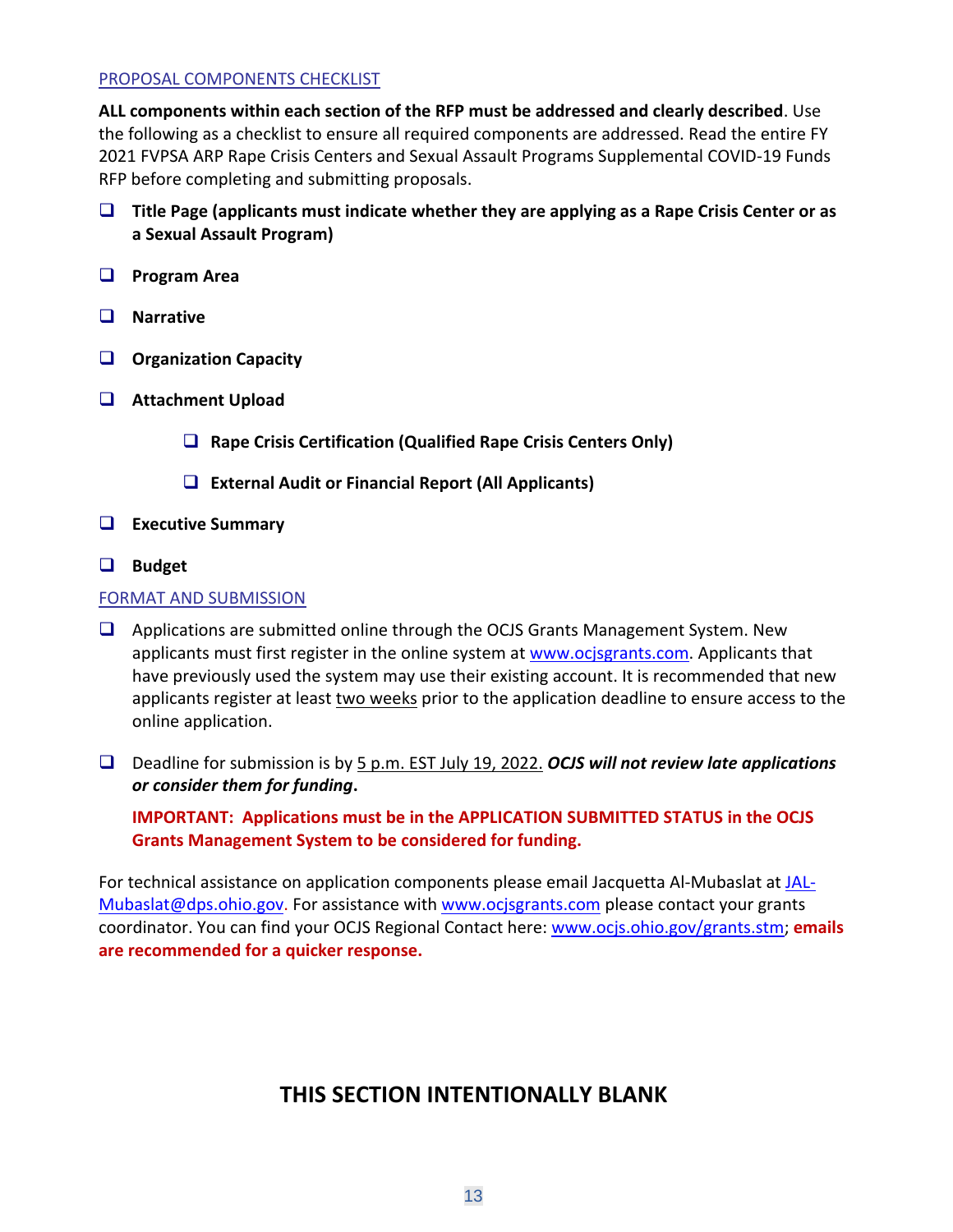#### FVPSA ARP SUPPLEMENTAL FUNDING PROGRAM

#### PROPOSAL NARRATIVE

#### NARRATIVE

**Responses must clearly align with the need to ensure the provision of virtual services; mobile advocacy; to ensure the continuity of sexual assault services; and provide supportive services for sexual assault survivors impacted by the COVID-19 virus** *(***Refer to page 3** *- Prevent; Prepare; Respond; Workforce Expansions, Capacity Building and Supports).* **Applications will be evaluated on how clearly the following items have been responded to within the narrative.** 

- Provide local data/statistics that show how the community/population you serve has been impacted by Covid-19. **Responses should include:**
	- o Population size, location, geography
	- o Population composition in terms of race, ethnicity, age, socioeconomic status, and other important demographic information
	- o Calls for service (issues impacting sexual assault survivors in your community/service area)
	- o Describe how services have changed as a result of the COVID-19 pandemic (i.e. inperson, hybrid, remote etc.)
	- $\circ$  Number of people served (include describing whether your agency has a waiting list, the average wait time, and the numbers currently on the waiting list)
	- o A description of your agency's practice for serving people from other counties
- Provide information to explain how your agency has been impacted by COVID-19.
- **EXPLA** Explain why other resources in the community are not sufficient to address the problem you are experiencing.
- Describe what you are requesting funding for, and how your request is related to COVID-19 prevention, preparation, or response with the intentional focus of increasing supports to victims of sexual assault. Refer to page 7 *Allowable Use of Funds*.
- Who on your staff will be responsible for overseeing the project? **Responses should include staff managing the proposed project activities and staff implementing project activities. If staff have not been hired describe positions and roles within the project.**
- **E** Discuss how/whether you have worked with local/state/federal health departments, the Centers for Disease Control and Prevention (CDC), or other entities such as the Ohio Alliance to End Sexual Violence (OAESV) in developing Covid-19 related policies and practices. If you have not, please explain why.

#### ORGANIZATION CAPACITY

**Applicants should provide a comprehensive discussion of the history and accomplishments of the organization responsible for implementing the project.** Identify any key staff that will be involved in the project, including the project director and other individuals who will be responsible for administering the grant and implementing the program.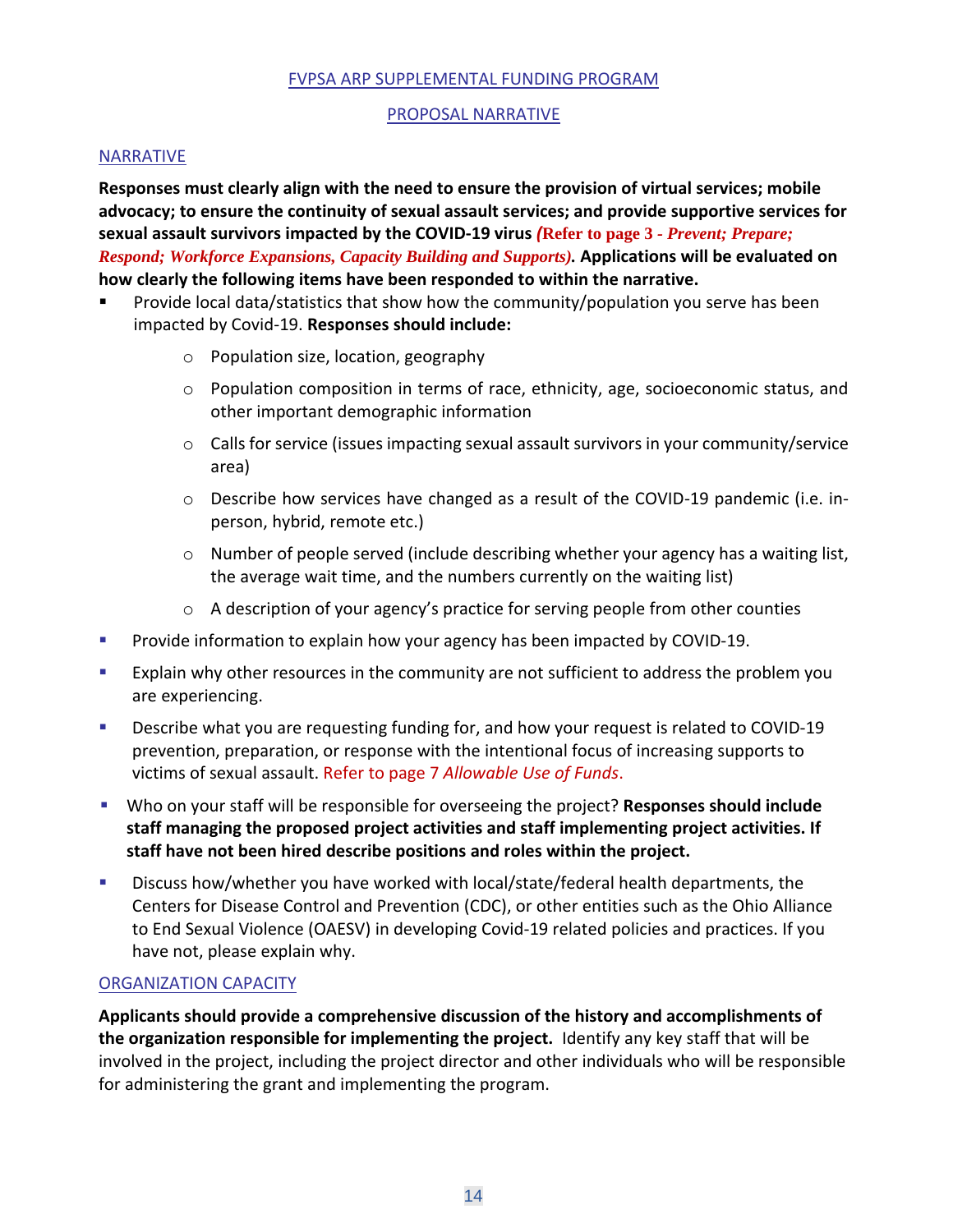**Applications will be evaluated on how clearly the following items have been responded to within the narrative.**

- **EXECT** Describe the mission of the agency that will serve as the subgrantee and/or implementing agency.
- **•** Describe the capacity of the subgrantee and implementing agency's ability to administer grants of similar size and scope.
	- o Applicants should **identify/name** the specific grant programs and funding amounts that have been administered.
- Clearly describe adequate resources available (i.e. personnel/staff, infrastructure to support additional program, computers, software, etc.) to implement the project as proposed.
- Clearly identify key staff, including any volunteers and/or contracted staff that will be participating in the proposed project.
	- $\circ$  Include a description of qualifications, experience, education and training that support the role they will hold on the proposed project.
	- o Special attention should be given to those personnel who are identified in the budget
	- $\circ$  Include a description of how the implementing agency works with contracted staff, including interpreter services, to maintain confidentiality of clients.
- **EXED** Discuss how successful completion of the project is realistic given the key staff implementing the project.
	- $\circ$  In cases where positions have not been filled, the applicant should clearly describe a reasonable approach and criteria to hire experienced and qualified staff.

# **Applicants should describe their organizational, staff capacity, and developmental efforts surrounding issues of cultural competency and humility.**

# **Applications will be evaluated on how clearly the following items have been responded to within the narrative.**

- **EXECT** Describe how issues of cultural competency and humility, outreach, and services have been translated into planning for the particular project or program reflecting the racial make-up of the board, staff, volunteers, and victims served.
- **Explain the staff recruitment process and describe staff retention techniques.**
- **■** Discuss how the organization addresses anti-oppression in their mission statement and requires staff to attend training on issues of anti-oppression and privilege. **Responses should include the following:**
	- o Identify and describe the types of trainings that occur.
	- o Describe why specific trainings are selected.
	- o Describe who will conduct the trainings and how often they occur.